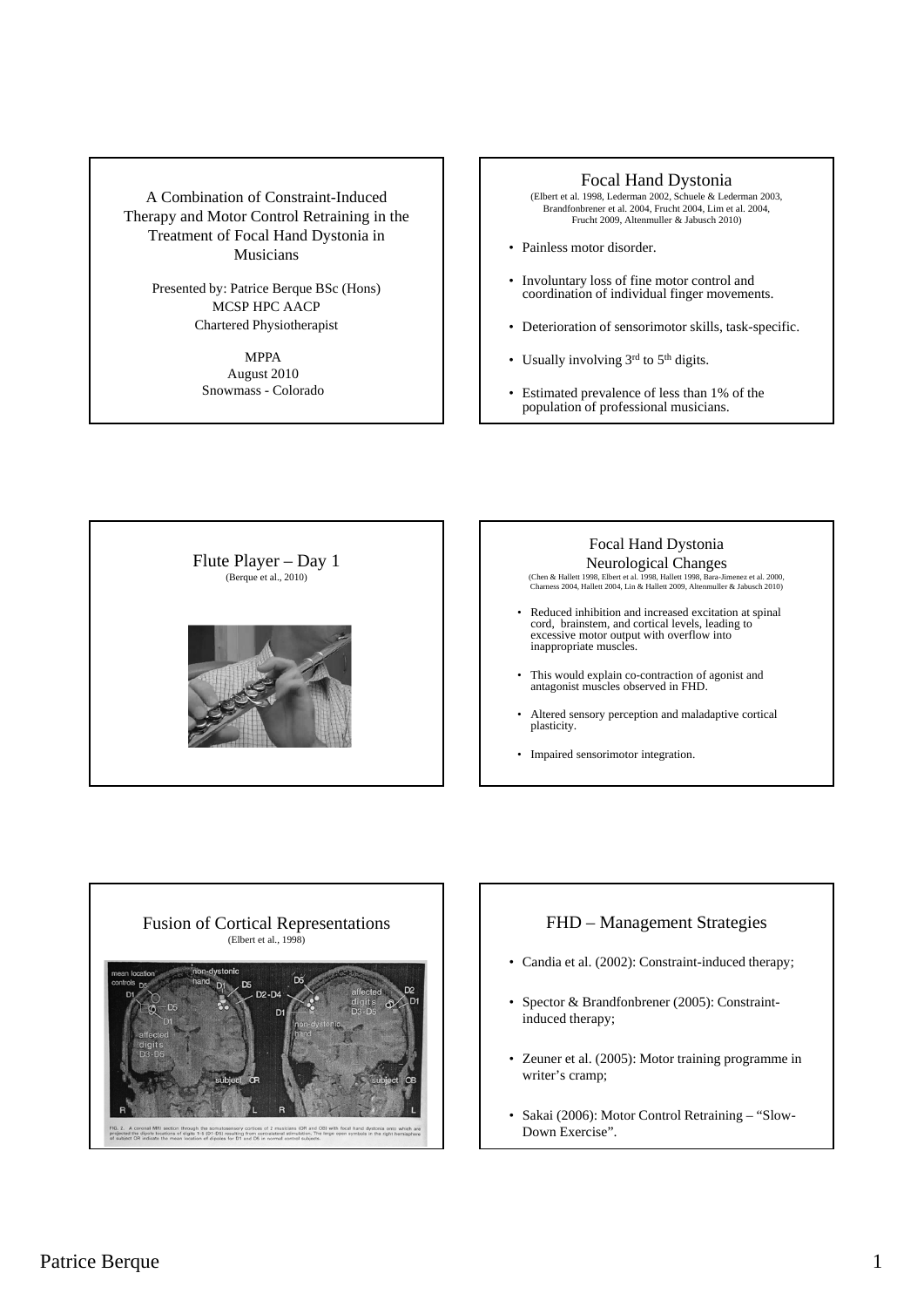# AIMS

- Investigate the effects of a combined behavioural therapy over a 12-month period in musicians affected by FHD:
	- Constraint-induced therapy.
	- Motor control retraining (Slow-Down Exercise).

| Instrument          | Dystonia                        | Side | Onset     | Compliance |
|---------------------|---------------------------------|------|-----------|------------|
| Guitar 1            | D3, D4, D5                      | R    | 2006      | 95%        |
| Guitar <sub>2</sub> | D3, D4, D5                      | R    | 1982      | 76%        |
| Flute 1             | D <sub>4</sub> , D <sub>5</sub> | L    | 2002 (D5) | 95%        |
|                     |                                 |      | 2006 (D4) |            |
| Flute 2             | D <sub>4</sub> , D <sub>5</sub> | R    | 2004      | 95%        |
| Piper 1             | D5                              | R    | 2005      | 77%        |
| Piper <sub>2</sub>  | D3, D4                          | R    | 1995      | 40%        |
| Oboe                | D <sub>4</sub> , D <sub>5</sub> | R    | 2006      | 88%        |
| Accordeon           | D3, Wrist,                      | R    | 2005      | N/A        |
|                     | D <sub>2</sub> , D <sub>4</sub> |      |           |            |



- 2 test pieces: easy and medium difficulty;
- Frequency of Abnormal Movements (FAM) scale (Spector & Brandfonbrener, 2005);
- 2 ordinal Dystonia Evaluation Scales (DES): Tubiana & Chamagne Scale, Arm Dystonia Disability Scale;
- Change in metronome speed achieved during Slow-Down Exercise (Sakai, 2006).

### Hypothesis

Significant differences in Frequency of Abnormal Movement Scale scores and metronome speeds would be achieved between testing sessions over time for both pieces.

# Study Design

- Repeated Measures Design: subjects tested at Day 1, Day 8, then every 2 months;
- Standardised protocol;
- Standardised metronome speed for each piece.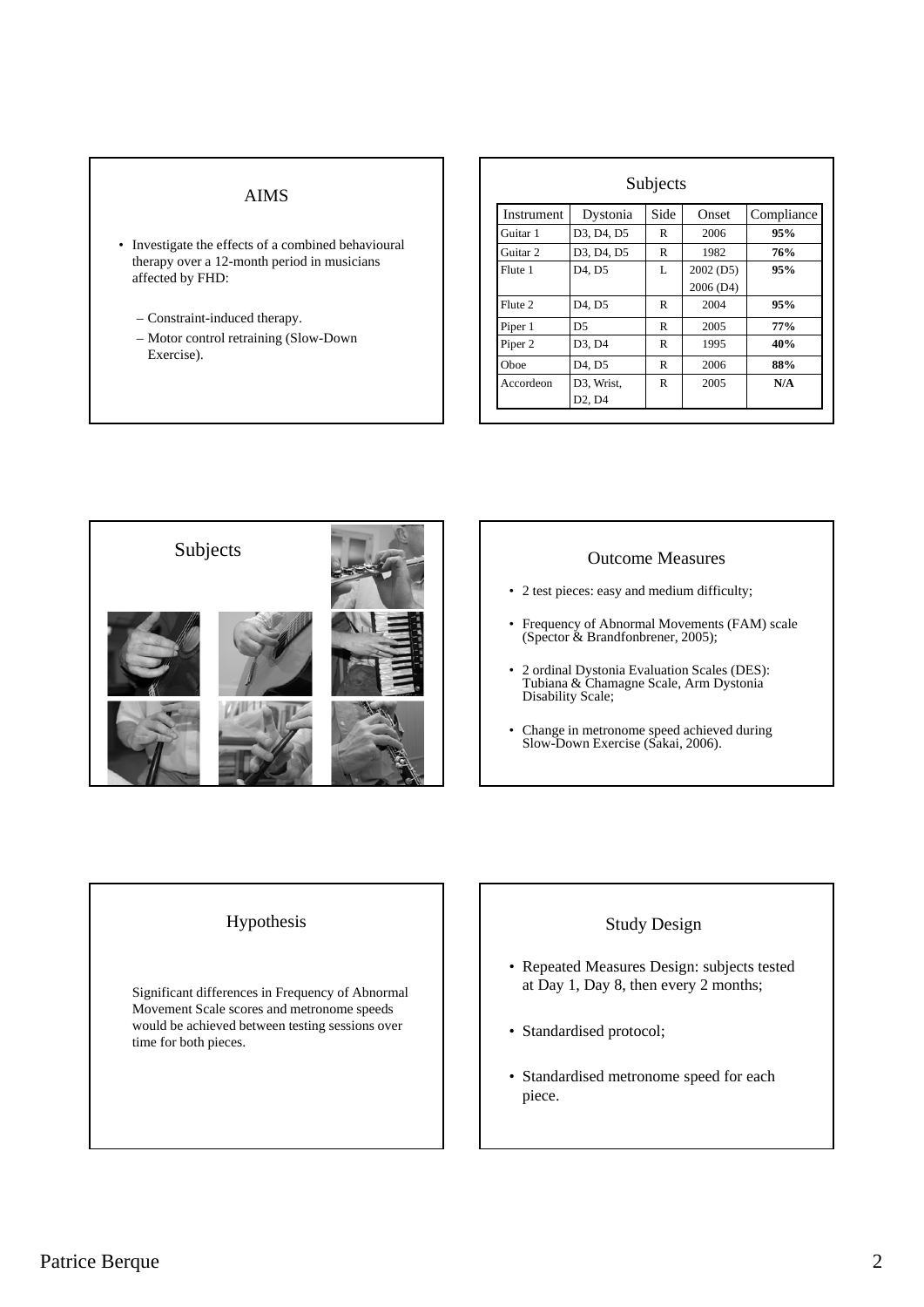



### Home Protocol

- Week 1: constraint-induced therapy only. 2 hours per day;
- Constraint-induced: 1/2 hour to 1 hour per day;
- Slow-Down Exercise: 1/2 hour per day;
- Free playing: ½ hour per day for motivation and compliance.